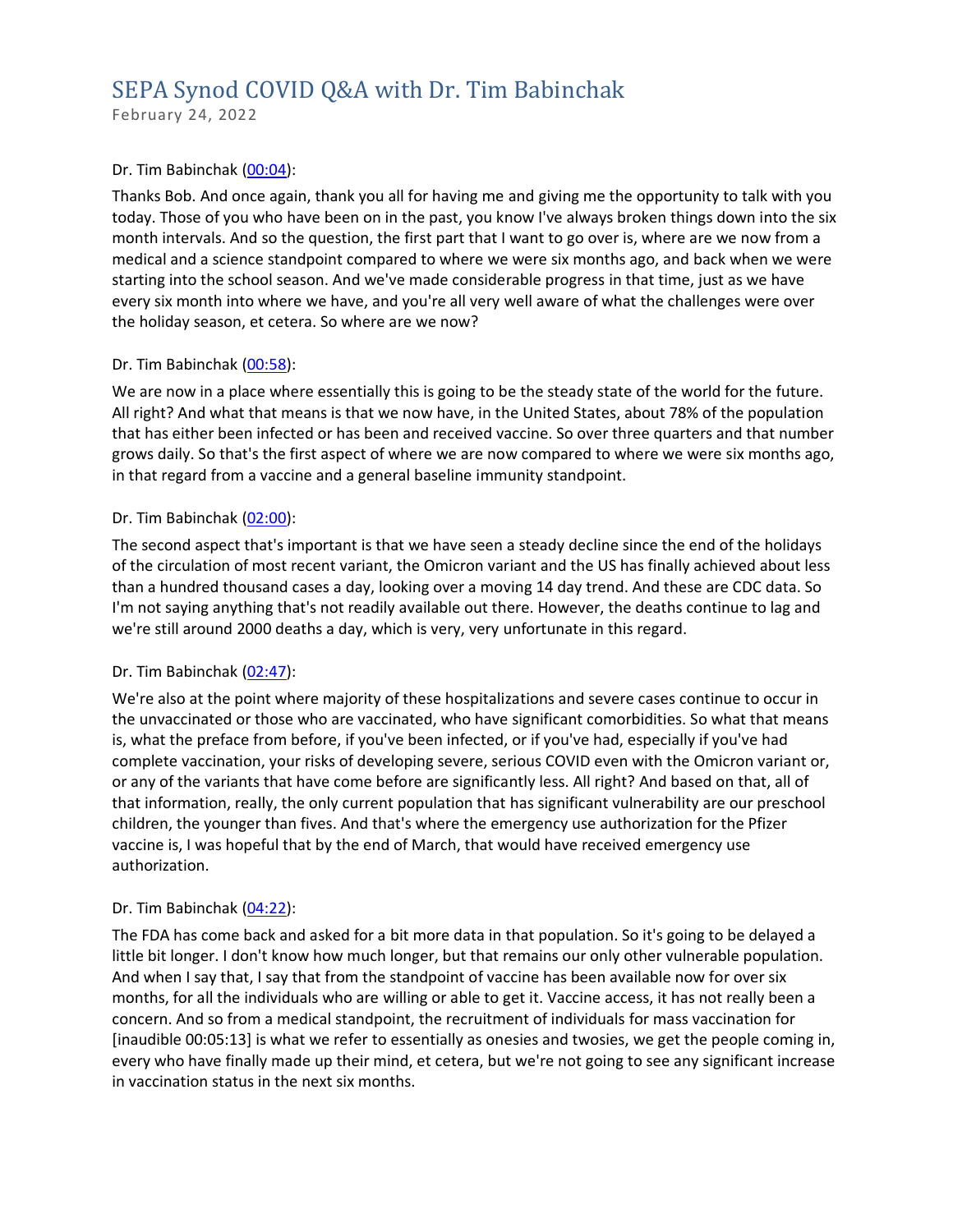# Dr. Tim Babinchak [\(05:32\)](https://www.rev.com/transcript-editor/Edit?token=Q3WYBAsuMKmZkP9UtJORTAW2AxGcbJhSSXW3y86Vjf0-bGzSTrSfr4ghB6ZQJFo9_2y7Zxc8-yyumAu-eWmu2uuSTg4&loadFrom=DocumentDeeplink&ts=332.06):

That's why I started this by saying, this is the current state of affairs. This will be the state of affairs moving forward, very much like it is with influenza. So we're going to have a vaccinated population. We are going to have a somewhat immune population from natural infection. And we're going to have those populations that are at risk and people are going to decide whether or not they're going to get their boosters or not and whether or not there will be boosters come this fall remains to be seen. The major factor for whether or not there will be a requirement of boosters is going to be the evolution of the virus and whether or not we're going to see new variants that are coming down the line. And we continually see these variants pop up, some gain traction, some don't. Right now, there isn't anything in the world gaining any particular traction.

# Dr. Tim Babinchak [\(06:40\)](https://www.rev.com/transcript-editor/Edit?token=p6pFNhiETBFqXH7TBYFc2mORIaJjLk4joEfJ8u5Bhaz1Rpo5zv2HXbR3tCMfOqAXT82Trho-BwhlgP-PzUtrM7EDXw8&loadFrom=DocumentDeeplink&ts=400.83):

That being said, we all know the events of this morning and what's happening. And when the world gets disrupted in this way, the opportunity for mother nature to take advantage of that disruption occurs. And depending upon how this evolves, both on a geopolitical side will actually influence part of the medical and scientific side for the development of these particular variants. Mainly because it disrupts populations. It brings people together who have not usually been together and provides an opportunity for diseases, not just COVID, but influenza and other diseases to make their appearance in that way.

# Dr. Tim Babinchak [\(07:37\)](https://www.rev.com/transcript-editor/Edit?token=UFONdbjYIuajEXYcWoA4ffgi3-i6uezlLlDGcbhEeewTeq1ZzyBSzZVzWrTNbUoeA0pUIenyIZa0zBX9YjdIttgGGtM&loadFrom=DocumentDeeplink&ts=457.84):

So bottom line, where are we? This is it. And as the discussion has been going on, what you're seeing from a medical standpoint is an understanding that this is the status quo. And as this is the status quo, and the numbers have declined. That's why you're seeing the reversal of these mask mandates, because we are essentially in a situation that was very similar to what we were pre-COVID to scratch out COVID and right in influenza, you had a portion of the population that was vaccinated and who were better protected. And you had a portion of the population that was vulnerable. That being said, what are the best recommendations that we can provide? And from a medical standpoint, all of the things that I've said to you in the past still apply.

# Dr. Tim Babinchak [\(08:43\)](https://www.rev.com/transcript-editor/Edit?token=b5AwvNQiLznYH_WQlTeV6ZOA91X6ZuntJF5VVDVrdPZ8guL12cF--ei_eCgx_lMAUrlryRu3Z2kC1Jd9Zb7AoAgyGuU&loadFrom=DocumentDeeplink&ts=523.25):

The amount of virus that can be spread by singing, the amount of virus that can be spread in close proximity in crowded groups. All of that is the same. It is the same for COVID as it is for influenza. And just like an influenza season, the world moving forward is not going to be based on any great scientific changes on the medical side, is going to be based on the transmission rates. And so when transmission rates are low, then the risks of transmission are low and the need for the added protections of masks, et cetera, are lower as well. And so it becomes a congregational judgment based on the knowledge of your congregations and the feelings of your congregation around protecting others as to what those requirements are going to mean, or what you're going to need.

# Dr. Tim Babinchak [\(10:06\)](https://www.rev.com/transcript-editor/Edit?token=epPSEALHuLDgneMv_oY14sBBwp8STBVeN-peWNCFMcvJ8MwTR63MCJuzUMdsZU1LDKU5gwE9hua4wLVIB3MD3fS9GNQ&loadFrom=DocumentDeeplink&ts=606.79):

And so I can, from St. John's, we're talking about this as well. And it's at the point where these are decisions that should be based on the transmission rates that we're seeing, and when those are low, we can relax a lot of those particular activities. What you relax and how far you relax you is an individual congregational decision, but I'm more than happy to help guide what I can from a science aspect. So I hope that was helpful, Bob, anything that I didn't address that you want specifically addressed?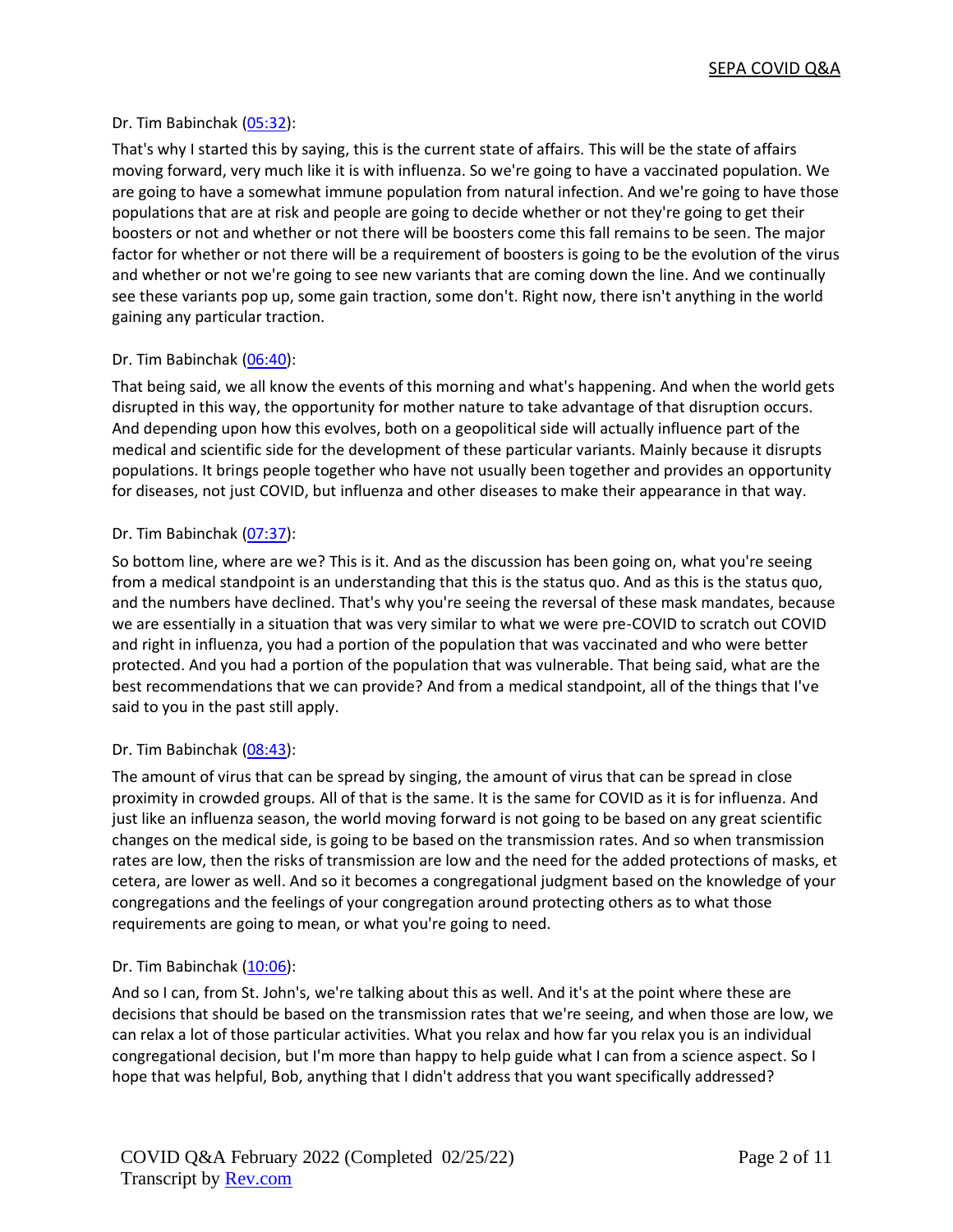## Bob Fisher [\(10:56\)](https://www.rev.com/transcript-editor/Edit?token=9WQIbzs7U5pwJeWg7rs-OV9iyvA2r3ufv8S7P8X-Y9oV4yt7W_Wxs5dVtIV59Xmo4nGK-UlLwRnWxlrHKQo_5NCP8uE&loadFrom=DocumentDeeplink&ts=656.94):

Thought about a couple of things. One is I keep hearing in the media about BA.2, I guess it's the secondary Omicron variant. And some people are worried. Some are not. Your suggestion is this is not anything to be of concern at this point?

## Dr. Tim Babinchak [\(11:14\)](https://www.rev.com/transcript-editor/Edit?token=gGs4gpLG9nxzYaobyg9jLST0MqPkyLUMZvB_8HMfM9Huq4zDKAoEPkb7_09ZS2HVZjf6ax_he0KaTf3Mm1716VP2EaE&loadFrom=DocumentDeeplink&ts=674.18):

Yeah. And so the most recent one that you've seen is BA.2 and as I said, there's going to be this continual evolution. And it becomes now more a scientific and a medical exercise as to severity of these variants versus infectivity and transmissibility of these variants. And there isn't any evidence XUS, which you know I always go to because the rest of the world is ahead of us on this one that we're seeing any increase in severity or increase in transmissibility. Most importantly, the vaccinations that we currently have are providing protection against all of these variants. It may not be the high level of protection that we had originally, but the people who are vaccinated are not the people who are ending up in the hospital or are ending up in severe situations.

#### Bob Fisher [\(12:24\)](https://www.rev.com/transcript-editor/Edit?token=teyeb12B0VS07a3AJUbcCmh2XXqBcBWhNZ-jrfZInB56_5fFDXYUASzODHVadKCTIp6ZAfxVcg6c9bQwurc_V700m-E&loadFrom=DocumentDeeplink&ts=744.33):

Yeah. I do know from some friends it's still no fun.

## Dr. Tim Babinchak [\(12:28\)](https://www.rev.com/transcript-editor/Edit?token=aGyHZXy6xLMPeERJNqERTdNuwAaDekzhsYe4L1coSVl-KyEyeW49Bh6TlVxHVG_zxfseu7CEQJ7N3wFDu7rnpp9DG3Q&loadFrom=DocumentDeeplink&ts=748.94):

No, and it still happens. The Queens fully vaccinated, but as I said, it's like influenza or anything else. We are reaching the point in this situation where we have a new respiratory virus and the severity and the hospitalization rate, and the mortality is going to be driven as much by the comorbidities, age and other underlying illnesses that are going to drive this when we have stability in the COVID situation. All that changes if a BA.2 or a BA.7 comes along, that's different. But as long as there is stability with the major circulating virus, it's going to be those comorbidities that drive severity in the vaccinated population. And in that 78%, that's going to be the driver of severity.

#### Bob Fisher [\(13:40\)](https://www.rev.com/transcript-editor/Edit?token=yy1jdy4Y_4ZLs5s6MunnM_4z2zRJHZ5gRGvYoptKD2YyYqWQkkrfQlZ5qWcrh4XiXdCtEfq-Ypg_rKTTUkArs6gynIY&loadFrom=DocumentDeeplink&ts=820.37):

Okay. So in a way you're saying is we have to be vigilant and look for when things are changing. There's a question from the chat. How do we keep track of the rate of transmissibility?

#### Dr. Tim Babinchak [\(13:57\)](https://www.rev.com/transcript-editor/Edit?token=qMQvzGkiAullt4erDJI_DwZ45slgyUrYGrd0PEIg-K4W3xjLO2CkYuIykUHvV2Lc-E717mU5sUDPRKV541O0u93B4L0&loadFrom=DocumentDeeplink&ts=837.37):

The CDC numbers are there daily as are the local health department? So Pennsylvania still provides the daily dashboard of numbers. You can drill down by county and after the holidays, and again, the crowding and all the parties and everybody getting together, that went away, numbers are coming down, we've reached a continuing decline in those. And so all that information's available, those are the sites that I can direct you to. CDC for the national, as well as the Pennsylvania Health Department that provides the local numbers.

#### Bob Fisher [\(14:49\)](https://www.rev.com/transcript-editor/Edit?token=pkYqFv6x6THdides6GrjMdDBwNFSw2HDSJRbPuDWXz7zCoVMUPo4ESq1VP6IiEJQfI5m6Je560qrBy5TpxS5P84n54w&loadFrom=DocumentDeeplink&ts=889.39):

Okay. Thank you. And I would just add the caveat. I live in Bucks County and Bucks County announcing that they're no longer doing daily figures.

Dr. Tim Babinchak [\(15:01\)](https://www.rev.com/transcript-editor/Edit?token=lLD7zHOonihFwPIMzwpLjx4iYaQn54EnD9DRhRNXAQE2zxiN3mJ83SB3OtWR_LFobCBTKYrbDX_K7b0h7rNhgYDgK_w&loadFrom=DocumentDeeplink&ts=901.07): Yeah.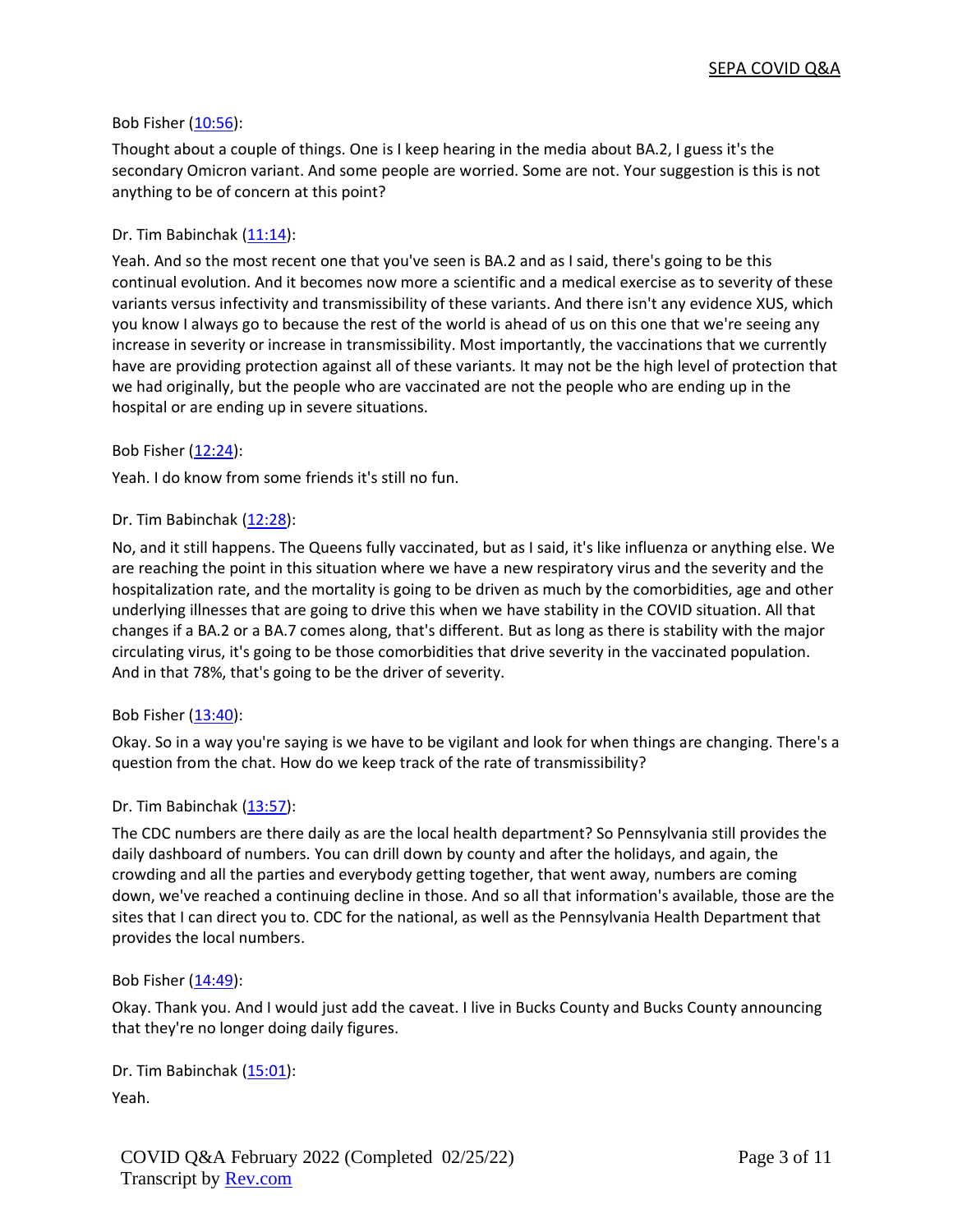# Bob Fisher [\(15:02\)](https://www.rev.com/transcript-editor/Edit?token=mBAWKHIVg4boJuP3OPtewpmSd-F38yr5Dg6tBzwzPx55XMyJHNMFYU3Wcvg1NS4y6VbmW2PPhkij40y_uyvWGwqWp3o&loadFrom=DocumentDeeplink&ts=902.18):

So you have to just be aware of what your local government is, or is not doing. Another question that came up in the chat, which I'm glad it came up. I was going to ask it anyway. It's what about long COVID as a differentiation between this COVID illness and simple flu.

## Dr. Tim Babinchak [\(15:22\)](https://www.rev.com/transcript-editor/Edit?token=ZnWyZCOlDVmnN7E6qxwC9jggn_Rv_hvuJp0XxE2OCf91dva-E-npytpTB4pgQdnsebxYEazI9LxNSFYRH0a5vutEEpk&loadFrom=DocumentDeeplink&ts=922.95):

Yeah. And these are, long COVID, first of all, let's make sure that we're talking about the same things. These are people who seem to have lingering symptoms that are varied and remain to be defined and remain to be fully investigated. It certainly is a situation where COVID can in induce some of these symptoms, the important part for this group, and this message is that those people have not been shown to be actively shedding virus. Okay? So they're not contagious to other people. These are long reactions of the result of their illnesses, either from the respiratory standpoint, from a fatigue standpoint, from a general wellbeing standpoint, problems with memory, et cetera, things like that. And that is an evolving concept that we are looking at and watching it. We don't have any good clinical medical correlations as to who is going to develop those long syndromes versus those who are not. Importantly, there isn't any evidence of continued virus in these individuals. All right? So it's not ongoing infection.

## Bob Fisher [\(17:06\)](https://www.rev.com/transcript-editor/Edit?token=zf19SYPo1v1rSlfBX6oGJ0c5zgsDi7Sxilnb5yIz5sqqeR2dpmfK1SOIfj0QHq8DI-sdyzWFufO5fXtdABPd5t6v3BM&loadFrom=DocumentDeeplink&ts=1026.53):

Okay. Thank you. Yeah. Apparently there is a lot of clinical work going on to try to figure out what is happening in here. And I think part of the concern that people have is the effects and some of the stories that people have shared their stories of long COVID share some pretty significant disabilities and cognitive and physical and autoimmune issues. And so, I'm going to guess that maybe the sense of that question was, does that lingering possibility mean perhaps we should be a little more cautious than with the flu?

# Dr. Tim Babinchak [\(17:52\)](https://www.rev.com/transcript-editor/Edit?token=JEefafQTwu5WRjeyTxXHKOo_MWT3_q0KRdf3h-vo9S1L_5S3vmqqoWPCB_UO3kip5Kdj-02pxuTNI89I3Dz4qmFv5GI&loadFrom=DocumentDeeplink&ts=1072.4):

No, quite honestly, because all of those same kinds of things, people just don't recognize that influenza can cause a severe encephalitis. It can cause an inflammation of the heart. These are not things that are exclusive to COVID. We've seen these as new pathogens are introduced into our world, the long term effects of those pathogens have to be defined. And that changes over time as well. We've seen this, those of us that are older, you remember Gulf War syndrome back. We've done this with Lyme disease. We've done in our particular, there have been a significant number of pathogens that have these long symptomatology aspects linked to them that require continuing care. Importantly though, and this is where from a medical standpoint, that's why I said importantly, the important aspect is those patients don't have evidence of continuing infection. These become more autoimmune or other areas. It's not persistence of the virus. That's important because it's persistence of the virus that allows for these mutations to occur and the variance to happen. And that's why it's important in our immunocompromised patients that we monitor them very carefully for clearance of the virus.

#### Bob Fisher [\(19:47\)](https://www.rev.com/transcript-editor/Edit?token=HVTYTFAExooV2tbhLLuIYJ7IQijDqjrFeREAQaEtyapIW3cS9CXbRz9NT8IyEP8QvOa9Kk6p2rm_sHFbnW75AvPqY-Y&loadFrom=DocumentDeeplink&ts=1187.74):

So I guess that raises a question as far as, we have a culture we're very much into individual responsibility and you should manage your own risk and act accordingly. How should congregations be addressing this with folks who have questions about their risks or their concerns?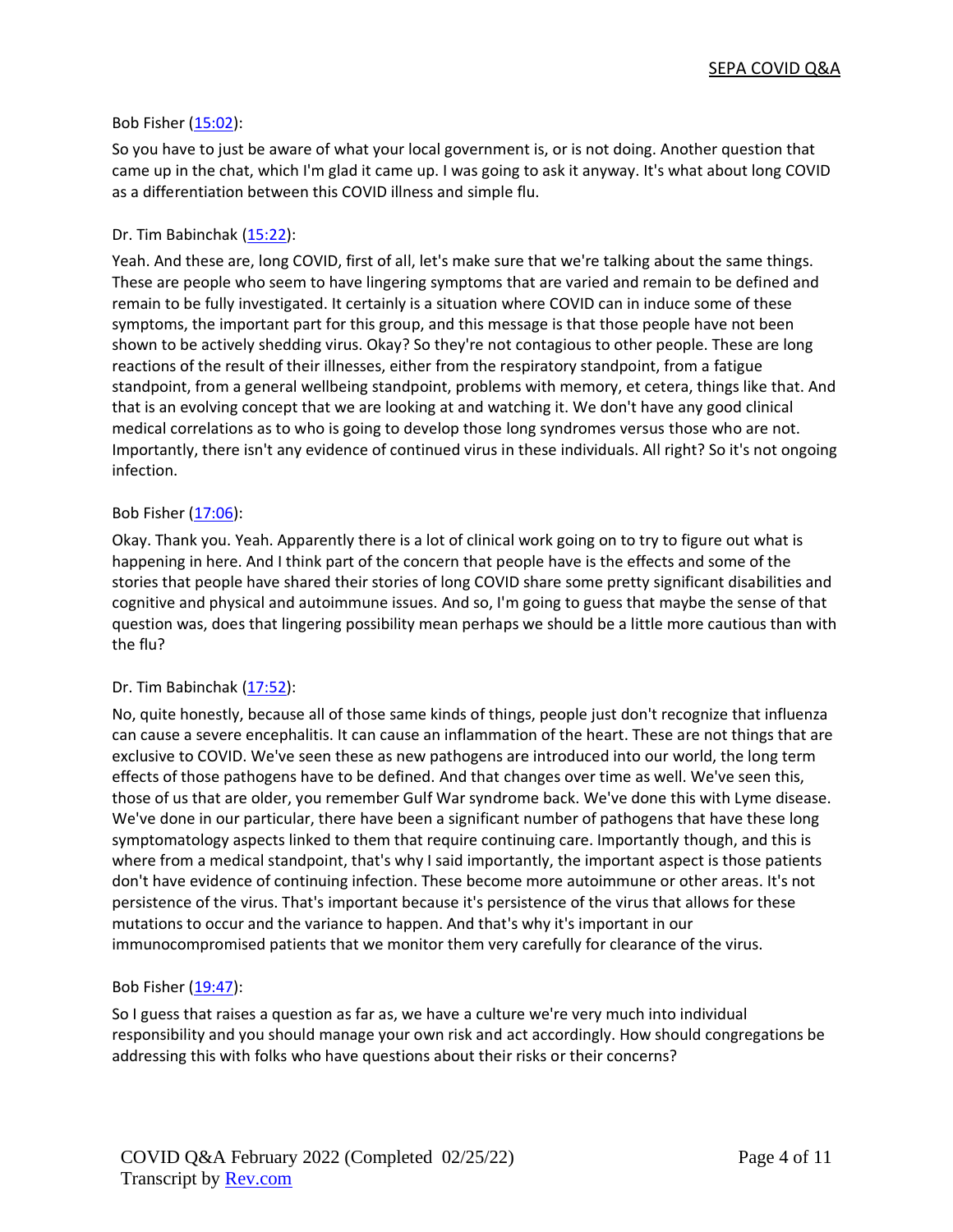## Dr. Tim Babinchak [\(20:11\)](https://www.rev.com/transcript-editor/Edit?token=5RbRqPkaX0adoHMSXgcgRZgZ5myPNSRSIqu7Bib9aJALHtnuNO7YnotdgVFwpnxhD2Cq3Txln4ekyu2leRp38knOMRs&loadFrom=DocumentDeeplink&ts=1211.29):

Yeah. Their risks and their concern, if their personal questions and risks and concerns, those should really be directed to their healthcare providers. And that's where that information really, because only their healthcare provider knows their particular situation, what their comorbidities are, what the other medications that they may be taking are, and that's where they can share both their family situations, et cetera. Individuals that have newborn infants in the home are going to have a different level of concern than individuals who are in fully vaccinated households in that way. So when it comes down to those individual questions, they should be directed to their healthcare providers. They're in the best position to answer those questions.

# Bob Fisher [\(21:11\)](https://www.rev.com/transcript-editor/Edit?token=1_LeNNuGxjfaHJM0Ag_Q7LE6mfaO6PwNfoMB82Dm76AHgnSmooch17RCnRWUAqBmGukaafnjE5t19GudDWmEpadD2wE&loadFrom=DocumentDeeplink&ts=1271.13):

Thank you. So Ruth has a couple of really good questions in the chat. So let me just throw these two at you. One following on the question about transmissibility. Of the numbers that we see, what would be considered low and what would be considered high.

## Dr. Tim Babinchak [\(21:33\)](https://www.rev.com/transcript-editor/Edit?token=SvEtFs3luxPREvr_fFEzoLPF5j8qlm2eWdYSN6rk2H5720WFh4_P6fWZPwfCm-YIwMu1VE2rhbH5XCSDz-_YtVX2AIQ&loadFrom=DocumentDeeplink&ts=1293.95):

So, we went back and way in the beginning, determined low, medium, and high levels of transmission, number of cases, per hundred thousand individuals within the community. And those definitions were very good. However, they're outdated because they were occurring in a population that was not immune. All right? And that's why you have to take those numbers with a grain of salt. And that's why I started by saying we're at a point where we're at 78% of the people being vaccinated or having some type of immunity. So when you see infection rates that are declining in your area, that's when you know that the two things are, one, the stability of the variants that's there. So it's only Omicron at this point. So that variant has gone on through our population. Second, the overall numbers have been declining. And when they're in a declining situation, how low is going to be low remains to be determined as we go through and see what the natural evolution of this virus is going to be.

#### Dr. Tim Babinchak [\(23:14\)](https://www.rev.com/transcript-editor/Edit?token=yeI8L4snToy8OM8wW2LOz7lxwLlXjxJd9rxxQoe-1mjq2Rrv52glvBmfRPFu29ykxPQHt0yjuMIz5ekylpfhqnXqH6Y&loadFrom=DocumentDeeplink&ts=1394.92):

We're still trying to determine whether there's going to be seasonality with this virus. In other words, is it going to be like influenza, where it just happens for a six to eight week peak sometime in the wintertime for us, and then goes away for most of the summer and recurs yearly? Or is it going to be based on whether or not a variant is introduced and you won't see seasonality, but you'll see peaks when new variants get, get entered into the population. And that's my six month update when we come back in August and September.

#### Bob Fisher [\(23:55\)](https://www.rev.com/transcript-editor/Edit?token=Hk4P6IvjOY_UyHWfBAY3Vxdo9neVsm12RDyabROyaVS4cUBycwJPFsioWTDJPwtIk0tipnPR4ia19gkbWtFwbLZyyxk&loadFrom=DocumentDeeplink&ts=1435.5):

Okay. Thank you. So it seems like we have to, again, be aware and be open to possibility that some things that are relaxed may have to be tightened at some point in the future based on evidence.

#### Dr. Tim Babinchak [\(24:09\)](https://www.rev.com/transcript-editor/Edit?token=Z2EjiQNz_Jz1W2kz9eUlFQCAHOPly8pTZO6PDiivoRHs5XdRLHQbStMv1Fb8dK_M1ePN3HHd6Lu-nC_WScdFHIpvU94&loadFrom=DocumentDeeplink&ts=1449.02):

Yeah, absolutely. And, this is still, we have changed the discussion and our thresholds around personal responsibility and infectious diseases greatly in the past three years. And because of that, we still have, and we will have a greater likelihood of introducing these types of social controls, masking, distancing, et cetera, four episodes of increased infectiousness and transmissibility. And as I said, all this is just as good. I would be saying the same thing if we were in an influenza peak. Okay? And all of that stuff still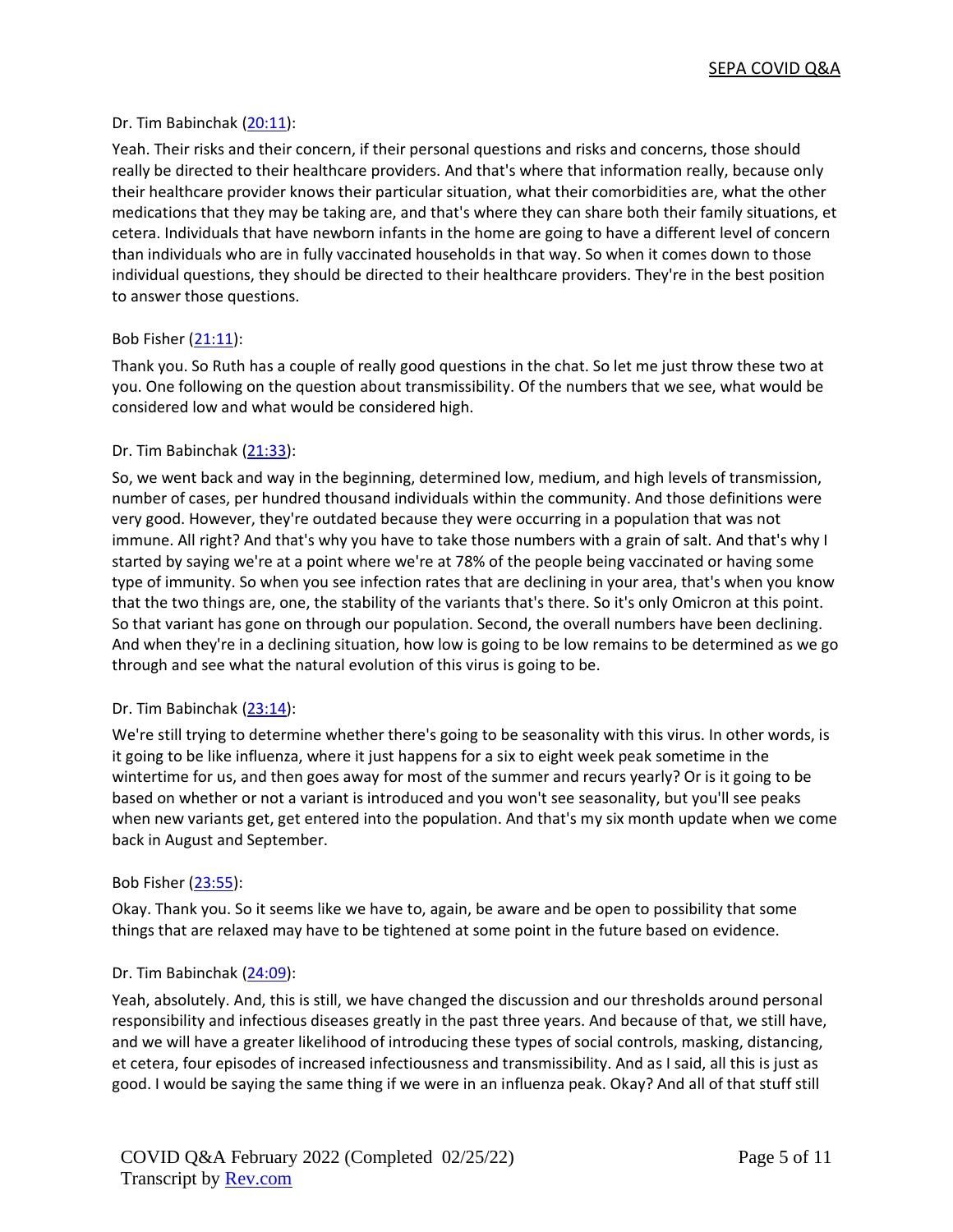applies. And most importantly for me, washing these is still the most important thing. Okay? The hand washing aspects and just the things you learned in kindergarten still apply.

## Bob Fisher [\(25:29\)](https://www.rev.com/transcript-editor/Edit?token=6zSyECTVKFziDYCIa19o5mAOkC8E3SkVKDE0In-gNmyOwnKbf-hP6v6DsXOCvOSMXbCQ0nKncDx0DWNOfwZ6d2TeplI&loadFrom=DocumentDeeplink&ts=1529.84):

Yeah. That's always true. Isn't it? So a couple more questions are coming in. One is how risky is eating together? Like church socials or church dinners, coffee hours.

## Dr. Tim Babinchak [\(25:42\)](https://www.rev.com/transcript-editor/Edit?token=9fk5kJT6AlKk08bxgDBjcU5MJNORa_EbVR6ly8MHO-CNNWdsN9krUbL2NxAU9YHlP-OpSTtulHR4v-_dCmpxONeQxpQ&loadFrom=DocumentDeeplink&ts=1542.66):

Yeah. Not, it's not. Okay? That's not where we're seeing this transmissibility with one exception and that's in the unvaccinated population. Okay. And that's why I say it's becomes a congregational decision at this point. For those who are vaccinated, et cetera, those situations, we are at a baseline for those who choose not to be vaccinated. Any of these activities will continue to provide them with risk, but it's a risk that they have willingly chosen to accept.

## Bob Fisher [\(26:20\)](https://www.rev.com/transcript-editor/Edit?token=2VaJDOvXEFg75KhO8YB37pxMpC8Xd90LwJpUpBu2-bthzQdRM1Y4lBawsASRIcfrj9yJl9PIXwGUyD-8DCGd47vCMRk&loadFrom=DocumentDeeplink&ts=1580.95):

Hmm. True. And it remains to be seen if there's liability on public venues around that. The case will always fall follows the facts. Okay. Thank you for that. So I would assume in those places, again, eating together, but perhaps singing in those spaces again, is still considered risky.

## Dr. Tim Babinchak [\(26:49\)](https://www.rev.com/transcript-editor/Edit?token=U1Zg3ub01lHowKDIWlnZcOis3XpOXUC3xY_7Gexc8b98vFQj70iYifPqoR0xdLDiH0d_Jif3OJqtIFKqM7xFIbLVpIA&loadFrom=DocumentDeeplink&ts=1609.91):

The risks medically, as I answered, the risks are the same. You're still spreading the same particles. The burden of risk is being assumed by those who choose not to be vaccinated. All right? And that's where there has been a bit of a shift in that risk paradigm. Now that we're over three quarters of the population and we have vaccine available except for the youngest individuals, that risk paradigm has now shifted to those who choose not to. The youngest kids, they don't have a choice. Parents don't have a choice in those situations yet. And so, in those situations, if you have an unvaccinated child, no it that's... But it's based on the vaccination and the immunity status, not on the activity status. And that's the same for singing for all of our congregational activities, communion for all, as we enter Lent in the Easter season, all of those things are now based upon the immunity status. They're the ones that are assuming the risks in those situations.

# Dr. Tim Babinchak [\(28:19\)](https://www.rev.com/transcript-editor/Edit?token=TbNtaGDTwbdwwNROOKVVNGru5jxUbLvZ33-exi3l2OSKqoT_Z3NgrEvZWbrC9CQf-bSzffzSRv4pd9HGiYGcEC4_OGo&loadFrom=DocumentDeeplink&ts=1699.45):

There isn't anything more that we can do from a medical, or that's why I say, I start with saying, the medical and the scientific aspects of this aren't growing. They're not lined up out my door waiting to get vaccine anymore. And the vaccines available to all of those who want it, except for those preschool age children. And that's where, in the preschool age activity, Sunday school. Yeah. Masking, those are the important areas that the congregations need to consider how they're going to handle, the nursery, those particular activities. Otherwise where vaccine is available. When transmission is down, we have the opportunity to relax a lot of the mitigation aspects that we had put in place.

#### Bob Fisher [\(29:24\)](https://www.rev.com/transcript-editor/Edit?token=yOyX2WBejlEZqnOOQ6fC7gD9IAOxxRw5JP6cw_3FX_nMakf5HYC-sI4Bbu0XNUlAoAs6NkKcYGNdr4hj3PEhYJcuWWE&loadFrom=DocumentDeeplink&ts=1764.39):

Thank you. We were talking about children. And the question comes, what recommendations do you have in regards to masking in nursery schools, especially if there are immunocompromised children in the school, which it's kind of the school discussion, children need school, but they may be compromised. How do we think about that?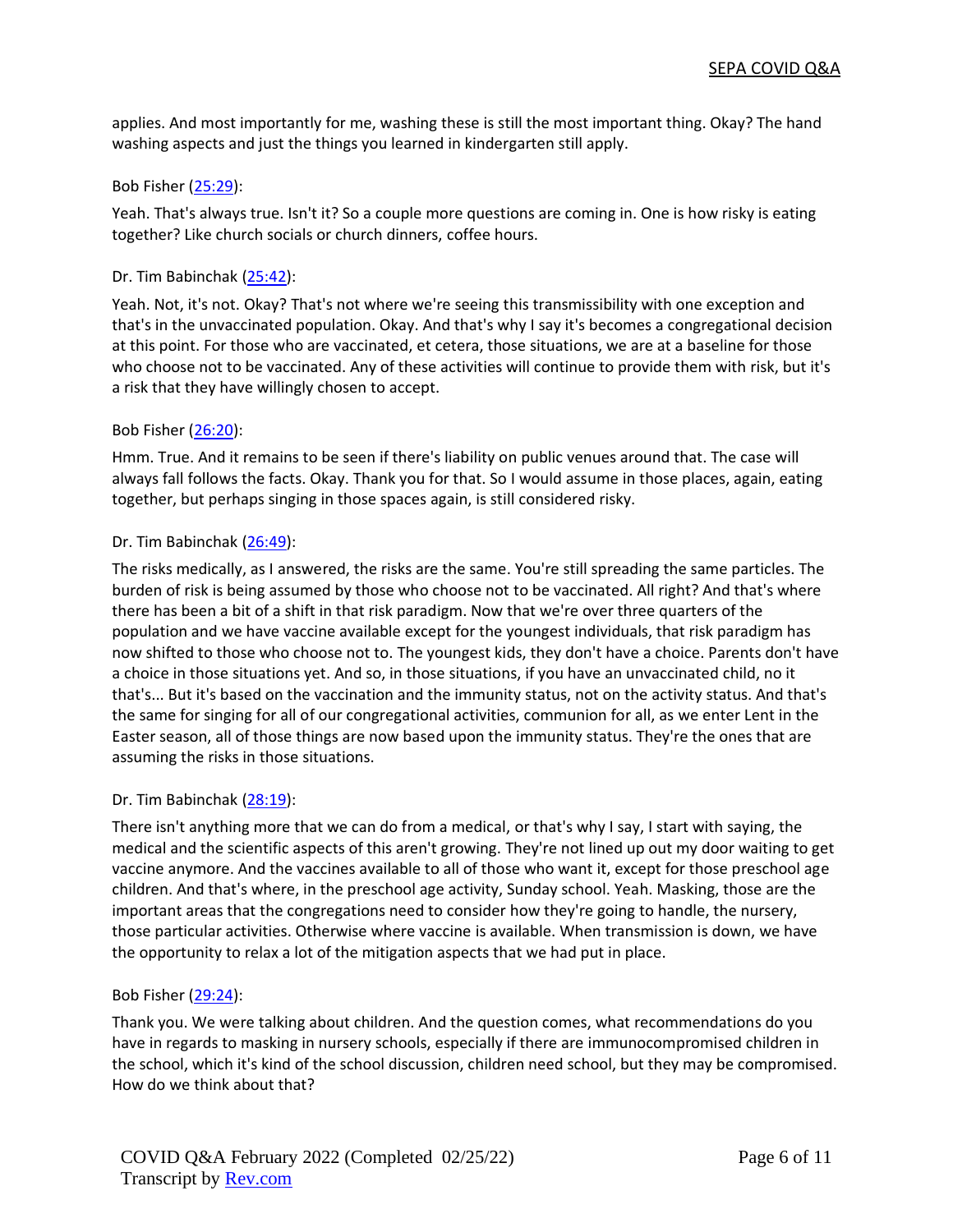## Dr. Tim Babinchak [\(29:49\)](https://www.rev.com/transcript-editor/Edit?token=koLlyJKU1LLdYTlxyw-PljD79mOL-A2qPo7sLExKmtuHwyCADM4doHXWDBpj5CR1Xc-M6ct751tI_PVmXRuGOB8nNqw&loadFrom=DocumentDeeplink&ts=1789.53):

Children need school. And as I said, vaccine is available to all school-aged children at this point in the preschool and in those areas, the risk matrix is now the same as it was when we were unvaccinated. And that's where I can't eliminate the risk entirely. But every layer that you put on top of that reduces that risk. So you keep the kids spread out, keep the masks on, encourage hand washing, limit the times that they're together, et cetera, all of those things apply. Each one of those things reduces the risk. It doesn't eliminate it, but it reduces the risk for those individuals. And we are very fortunate that outside of the immunocompromised children, that the disease tends to be more mild in that population than it is in those who are older and have more comorbidities. It's not zero. It never will be, but until that time, and I expect by summer that the Pfizer vaccine will be approved for the six months and older population. And by summer, I mean, end of June of 2022.

## Bob Fisher [\(31:26\)](https://www.rev.com/transcript-editor/Edit?token=EG6GV20BgEbLEDpWWN-nayTp3W3bNosz_G6DXnUGcsZAicF5jg7Nzhpr4DM2UbcQjFF_iXpHPqrZUJ0mQ7FTD4qDkjs&loadFrom=DocumentDeeplink&ts=1886.41):

Yeah. Okay. So part of what I hear you saying is that these mitigations or protections work in unison. We've tended, I think to focus on masks because they're a politic. And I don't think we've talked a lot about really ventilation in public spaces, which would include churches. So do you adhere to that school of thought that there's, I think they've called it the Swiss cheese model that there are all of these things

## Dr. Tim Babinchak [\(32:05\)](https://www.rev.com/transcript-editor/Edit?token=tkX6k1NxwIkie5bn1oT90a7pCpLU-FSU3QoNEfdTrfjt0BRO34Qm8NcZ7H5FSEkE5AjEg7--fkB4MDu3kzCtqiOjZnI&loadFrom=DocumentDeeplink&ts=1925.85):

Yeah. Line up the pieces of Swiss cheese. And while there is a hole in any one particular mitigation, the next mitigation probably covers that hole up and whatever does the third one. So these are all additives in that regard. And, I still emphasize, and this continuously is lost, is that the mask wearing is not to protect you. The mask wearing is to protect others from you.

Bob Fisher [\(32:39\)](https://www.rev.com/transcript-editor/Edit?token=OmnV0OGfpOsE6VO9qt4W7rRMJnGaVbUF1u4sDPZqdDktWLlAB3G2-6X2GcSqjvB3n9TjgJWU7QCca1gJ_t58G7wqlAE&loadFrom=DocumentDeeplink&ts=1959.28):

Right.

#### Dr. Tim Babinchak [\(32:39\)](https://www.rev.com/transcript-editor/Edit?token=y_bqDaCH93uPKsl_zVFwbMUpp4dKlv3ll5i-y73uPG37KNmfZiu1l9b3x8Hz9X6xbf8Q4ALGYpt-0-FhmtVgkmEkWlM&loadFrom=DocumentDeeplink&ts=1959.63):

And the surgeon wears the mask. Not because he's afraid of getting infected from the person on the operating table. The surgeon wears the mask to keep from infecting the person on the operating table. Right? That's the same reason we wear the masks. The masks are designed to reduce transmission to others, not necessarily to protect ourselves. Okay?

#### Bob Fisher [\(33:12\)](https://www.rev.com/transcript-editor/Edit?token=rnF3h44x1JNlPzY95ZTjb-ui0Ak-cMuzIzFMWbKDczn4W3BKWSX0KXqRTLUIXnKLirrLdMlTjJIZPrc2T1OmTVlmyVY&loadFrom=DocumentDeeplink&ts=1992.92):

Yeah. I think that piece has been lost sometimes in the conversation. I think that flows really well all into the next question that popped up, which is our choir is fully vaccinated. Would it be too soon to not wear masks for Holy Week singing?

#### Dr. Tim Babinchak [\(33:35\)](https://www.rev.com/transcript-editor/Edit?token=3hiUz-A_pCD2ygMuAv0qgDmyFkv-uCzySapH9X3nydY1TjMXjvTL2LMI9mzza_PPAEnSCvt-SFq0-rgKF35Z_iZWo1I&loadFrom=DocumentDeeplink&ts=2015.75):

Would it be too soon? So the short answer is probably not okay? There is, from a medical perspective, nothing is going to change between now and our Easter season. Okay. As long as those numbers are low, we're fine. So is it too soon? And that's why I watch the numbers as sort of my guide. And I watch them globally as my guide, as to what we can expect. So nothing is going to change their risks in these intervening weeks, other than introduction of new virus or upswings in transmission.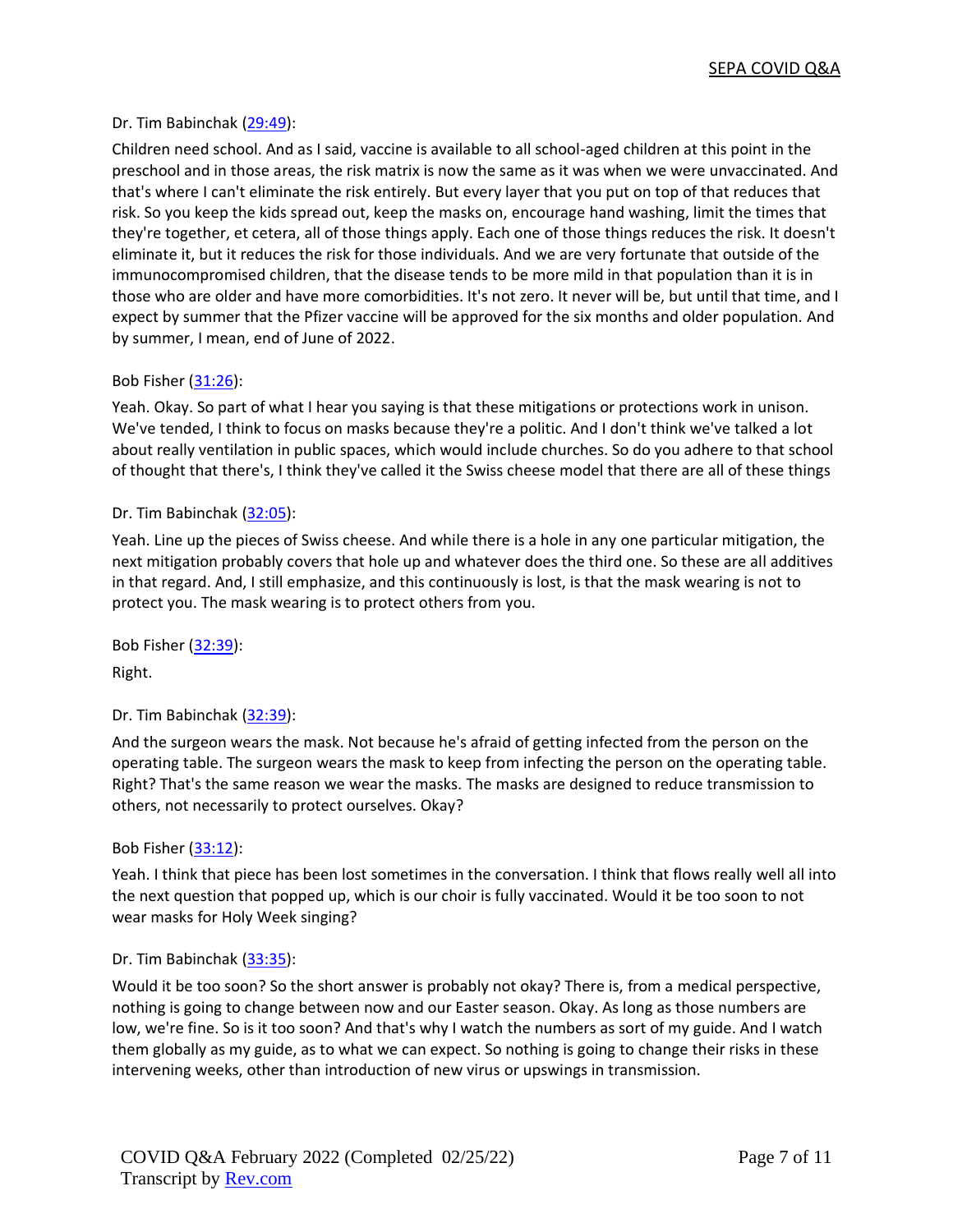Bob Fisher [\(34:35\)](https://www.rev.com/transcript-editor/Edit?token=uP-KDSybeYvb0mCPq-7So7_3eE6naul_c9fjjrMlZN-XlvB9swfaZF9YWXleK9yChNZFwX8_fIEdZuPfFC6eMDk-lS8&loadFrom=DocumentDeeplink&ts=2075.73):

Okay. Thank you. I'm not really connected with that question. Is there. Any need for our congregation to continue lists for contact tracing?

Dr. Tim Babinchak [\(34:49\)](https://www.rev.com/transcript-editor/Edit?token=Wz0IdVXCL4ZF3Jqd9wkUoMW8cHayaWCbQfBOyZx4_VQuXJkoriFKLIsv9ERdGJPyWKpfyK_Hc-J6-9v8e73ktDW3oGE&loadFrom=DocumentDeeplink&ts=2089.47): No.

Bob Fisher [\(34:52\)](https://www.rev.com/transcript-editor/Edit?token=0tHPrj4zQJHTPuYFhWv2rEDyGxLbURpCfoGYrlL4y2hByQIIBnRMfC5NOkEbPIZhb9IyxHgHZPtDqKdAh-jtvVMOsJI&loadFrom=DocumentDeeplink&ts=2092.5):

Okay.

Dr. Tim Babinchak [\(34:52\)](https://www.rev.com/transcript-editor/Edit?token=8yTfH668ruPgO5Z0oYzTxD-nZWnj3LpoWyU8deV-bOe49KUQdOy0AO9btbNLpRh_8b4S4nWV8VIUiIdffpHMnws6d3A&loadFrom=DocumentDeeplink&ts=2092.99): No.

Bob Fisher [\(34:53\)](https://www.rev.com/transcript-editor/Edit?token=lMFOvScyWmAmi1_O-BOLN3Ai0-NcY0NQZ22WJ9OQeILEUKbUz29iYpY1L-Nh9GNdcOhl2J6MgXIt8MfDvj3KqGuLIvQ&loadFrom=DocumentDeeplink&ts=2093.25):

That was easy. Okay. Another question that popped up here, John says it was my understanding that both Pfizer and Moderna were working on a fine-tuned booster. Is there any advantage to a mix up of any booster or should one hold out for the custom made?

# Dr. Tim Babinchak [\(35:20\)](https://www.rev.com/transcript-editor/Edit?token=0uLN3Ic_HnvfT1LqStu2WxibtiQmqj2IrviBRP55siy7N_5NHtDCg-U-adwBXueWyyrAUuAQkD9qHbEiiCn8vFzEqfY&loadFrom=DocumentDeeplink&ts=2120.05):

So, the short answer to that one is we don't know. All right. So both Pfizer and Moderna, all of the companies are looking at the most recent changes that they've seen in Omicron. And as I said, the efficacy isn't as high as it was for in the beginning. They're looking to see whether they can boost that or change the... Just like we do with influenza. Every year, the influenza virus is updated for our vaccine. These companies are doing exactly the same thing for COVID. They're looking around the world, seeing what's out there, trying to get it potentially not ahead of the virus, but at least keeping pace with the virus to determine, one, whether or not boosters will be necessary. And two, whether that will be a specific booster for a new variant or whether it will just be another shot in the arm from what we've had before.

# Dr. Tim Babinchak [\(36:34\)](https://www.rev.com/transcript-editor/Edit?token=KORnb5malGE3PWDuOOUkaR9n90Mt0qy7ZqZHiDRO4AZlcDVxFBaS9QzoQeu9J9Mft30B8Czdm0RNukCV95swz40B558&loadFrom=DocumentDeeplink&ts=2194.15):

That's the short answer on that one. The other part that I want to make sure that I cover is mixing the vaccines has not been shown to be detrimental in any way. Okay. Whether it's beneficial is harder to say because we've had such good efficacy of all of these vaccines. We're measuring very small differences between people who have had all Pfizer or all Moderna versus those, the differences are too small to discern large, to make judgements that way. The import thing is there's no risk involved in having J&J versus any of these vaccines. That's what we have not seen. We haven't seen any increased risk with mixing the vaccines.

# Bob Fisher [\(37:36\)](https://www.rev.com/transcript-editor/Edit?token=yKQFpITfK2F3RJSqZO7n_ijxzYStuTRlQX1sKVxJ-JrgPjziVeA6n31gM9kdrl5ebVd1uHqHNrvLQogqL1ZWIV87uxs&loadFrom=DocumentDeeplink&ts=2256.31):

Yeah. I think one of the hard parts to get our heads around is that we're still learning about this. They call it a novel virus for a reason. So a couple questions, they keep coming, someone asks I'm triple vaxxed and had an almost asymptomatic infection in January. Is it possible for me to still carry the virus and infect my unvaccinated grandchildren?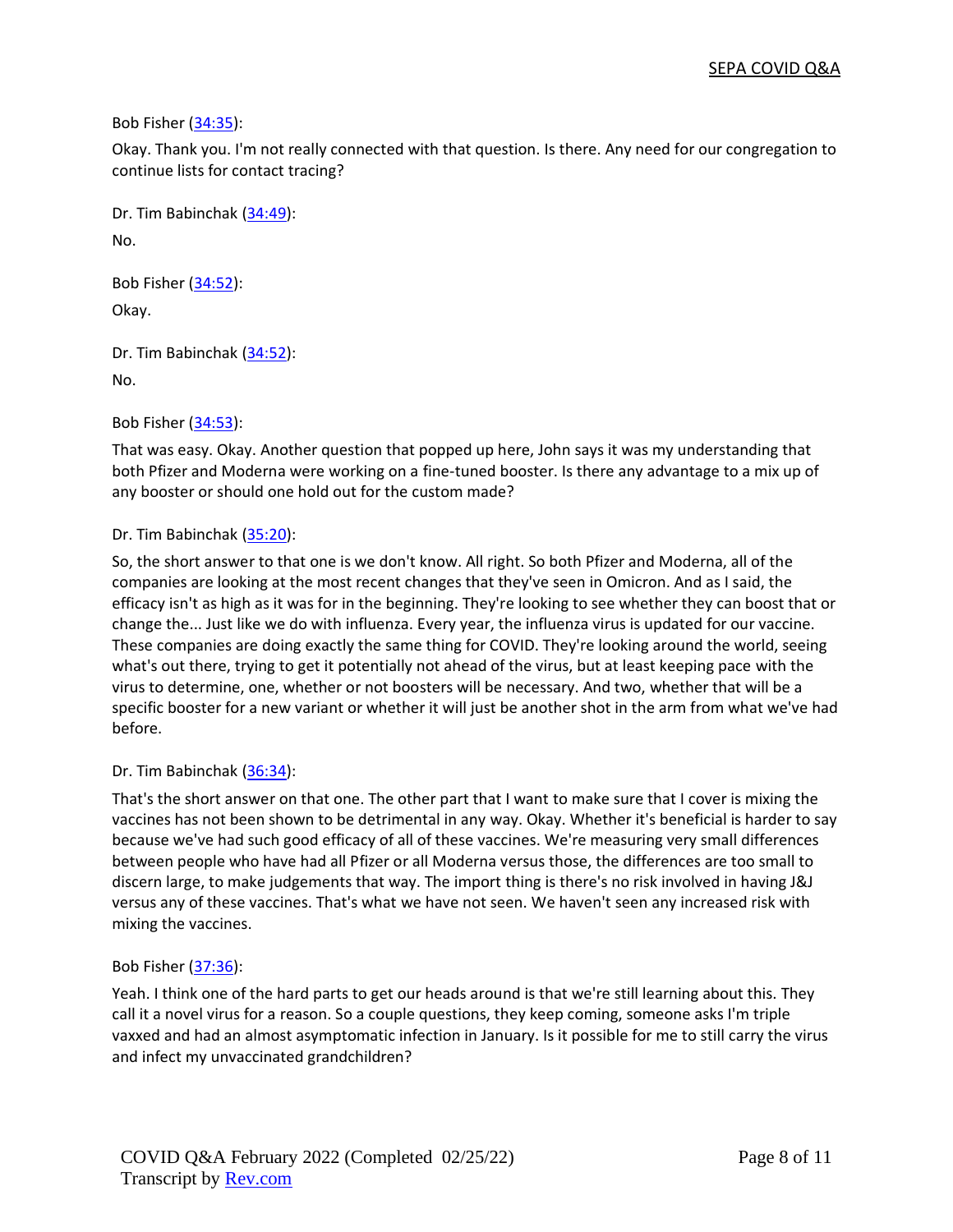## Dr. Tim Babinchak [\(38:05\)](https://www.rev.com/transcript-editor/Edit?token=HcekgqoJTkwMQ4YOGNPk6ij2W51A7o5FiqPP5zreQXLRpX4mKCYSs0Y_4euuEqvGCOd5yFb-rl5en8gk4_w6Bz5ujSM&loadFrom=DocumentDeeplink&ts=2285):

No, no. If you've recovered, that's the good thing about vaccine. What we know about vaccine, just like you had an almost asymptomatic, all right. You also shed virus for about half the time of an unvaccinated individual. So unvaccinated individuals with symptomatic disease tend to shed virus for 10 to 14 days. Vaccinated individuals who have symptomatic disease tend to shed virus for about five days. And we know that the illness is shortened and the shedding of virus is shortened in those situations. All other things being equal. Okay. All other things being equal. If you're a kidney transplant pay, et cetera, et cetera. That's why I say when you have those individual questions, that way your healthcare provider is the best person to address those questions to.

Bob Fisher [\(39:07\)](https://www.rev.com/transcript-editor/Edit?token=GNJMFwLjXR46oimpK1xIA_VYWpo57ucQiBZ9l7QbDXrDzHkYDuJpdbb8nsvAq9CAwWr2uZYhwLOAWsQLH9zd08EzWaQ&loadFrom=DocumentDeeplink&ts=2347.18):

Okay. Thank you. And another one. So might it be responsible that we go back to communion at the alter with individual cups when transmissibility is down and just let people assume their own responsibility?

## Dr. Tim Babinchak [\(39:23\)](https://www.rev.com/transcript-editor/Edit?token=S6NH3R4zdY0R8s4PI8keg9fpa_YKTLk58t8vGGbCM_N_QngAHHP6RgumfBnBHkYzmSD9ZwJCorsKdBVYeqvwP8lZ8Z4&loadFrom=DocumentDeeplink&ts=2363.35):

Yes, absolutely. If that is the feelings of your congregation, absolutely. As I say, from a scientific and a medical standpoint, nothing's changing at this point. That's why these now aren't medical or scientifically driven decisions. These are congregational and societal driven decisions.

#### Bob Fisher [\(39:58\)](https://www.rev.com/transcript-editor/Edit?token=Zt4sj2jXrEtaoDrMTtKbmbh1A1sXimc5AzgkmkkkITZZxwdf69bIs3t4NJVLi9o-5cI2S4xY3ONr25t4wtalHO6Sbv4&loadFrom=DocumentDeeplink&ts=2398.63):

Okay. Thank you. And the caveat is that applies right now, dealing with Omicron the way it is. Some of these answers may change if there's a different-

Dr. Tim Babinchak [\(40:09\)](https://www.rev.com/transcript-editor/Edit?token=_Ns6-ayXyTYTGgPFRqw9PjvOgWfWU5rc-CE8dIYEnuw1nolrxfxZNL4joVpor4ZsBju5fZTnD5g-MWyxUGDBtQgMeZo&loadFrom=DocumentDeeplink&ts=2409.78): Yeah, absolutely.

Bob Fisher [\(40:11\)](https://www.rev.com/transcript-editor/Edit?token=8JrAmqK8xPkEPKBc2mGb4rZxLqUTs1ciHdir2Cy7InP5R9rwOBijlzlY4w9CikH71Fs4_gPU6Gq25C6IQCIbP5hFsao&loadFrom=DocumentDeeplink&ts=2411.37):

For example.

Dr. Tim Babinchak [\(40:12\)](https://www.rev.com/transcript-editor/Edit?token=z-gDnttb2cKj6CEapZizcsG3PbShmsaiuyKOei0VYaDxIVvNJ1I9Pemk-Mf4ANqJricGUqJzezYZk3v3XqEid5025yY&loadFrom=DocumentDeeplink&ts=2412.27):

Yeah. Yeah, absolutely. And that's why when you ask the four, could we see these mandates? Could we see these things come back in? When the world changes, we will have to adapt to what comes along. And that's why I remain committed to all of you.

#### Bob Fisher [\(40:34\)](https://www.rev.com/transcript-editor/Edit?token=JM1MJuo4CNpqwi3qYT91Yac2zrQzhjhFtwB_XmmPVWAznzdQQi2VzzsnfSLfchtHzvwMhwaqoxlulxDmXgi0tfyK29s&loadFrom=DocumentDeeplink&ts=2434.83):

Well, thank you for keeping us abreast of this. I think I have all the questions that are in the comments. Did anyone, if you'd like to speak and share something, could you raise your hand and we'll call on you?

Speaker 3 [\(40:57\)](https://www.rev.com/transcript-editor/Edit?token=llkVj7kE6yfCvDrOdJFH-znujM39HOS1aAMnRjKwo_uQ7aJVCqEOGwSKNyGygJSdK6spY81mX5OFn67-M5iT4QEvilI&loadFrom=DocumentDeeplink&ts=2457.06):

My hands up. I want to know what is the relationship to the vaccine and hearing issue?

Dr. Tim Babinchak [\(41:07\)](https://www.rev.com/transcript-editor/Edit?token=-wlheJBKnVavcebNPmgSi8Re7UELlSYd9nDCtlqxSc4mYqSfh1J9gbrZ8_aB8bRkdFdg6yHA2ophn75KsHCdUUo6vuk&loadFrom=DocumentDeeplink&ts=2467.85): I'm sorry. Hearing issues?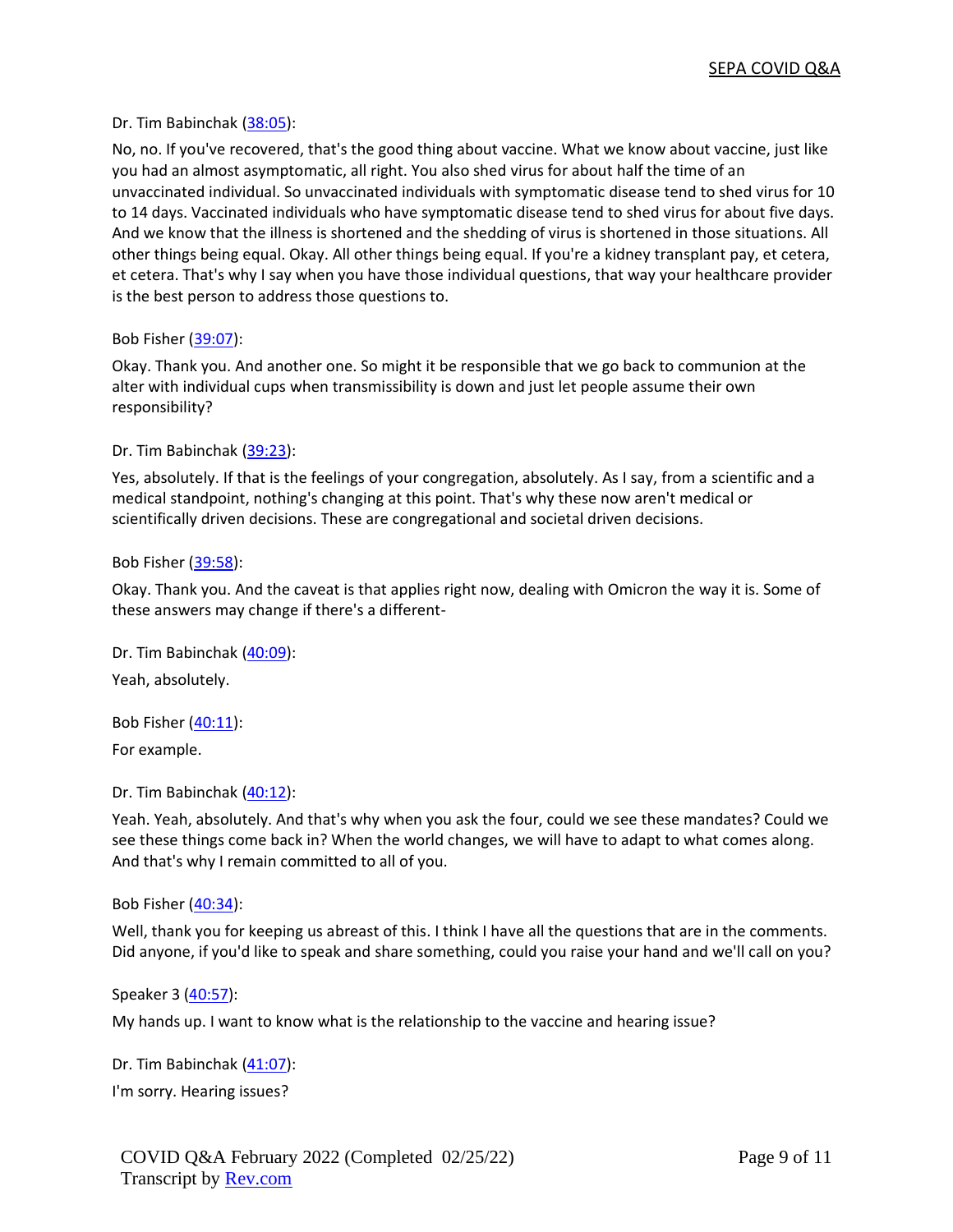## Speaker 3 [\(41:09\)](https://www.rev.com/transcript-editor/Edit?token=xf-fSSgxdAKmcY8UmC5dPNi7VeZUWUbX0LUtX07aYKBZ5yEwNLvWpxkjjNrBAoL46lMwOykmBINoFwfmFCk2ZqMratY&loadFrom=DocumentDeeplink&ts=2469.5):

Yes. I read in the journal for the ENT people that tinnitus has come. And right now I have radio frequency buzzing in my brain full time. And sometimes I hear the high pitch of the truck backing up. Beep, beep like four to five in the morning, and I didn't have it before the vaccine and in the article, it said the vaccine can cause hearing issues.

## Dr. Tim Babinchak [\(41:37\)](https://www.rev.com/transcript-editor/Edit?token=4JClFhykbTJ0l3HwB53bv1jiq4NDiM3ykoxhL9gtrFJgN5COJuqECObQmfOSSVX9PNrGVVkN6XsKMVl4-UCuaWdoh3k&loadFrom=DocumentDeeplink&ts=2497.17):

So as with any vaccine, as with anything, there are these situations that can occur. All right? And these events can occur. I'm going to make one caution here. And that is when reports like this come up, particularly from these positions in these journals, it's a little bit like the drunk looking for his keys underneath the streetlight, because that's where the light is best. They are seeing the complications of these vaccines. And that has to be put into perspective with the now billions of individuals who have been vaccinated. Okay. So individual questions like yours need to be addressed by your individual healthcare people. What I can say from an overall standpoint is that there has not been an increase in the reporting of any of these effects over and above other similar vaccines. Okay?

## Bob Fisher [\(43:14\)](https://www.rev.com/transcript-editor/Edit?token=Cx5V4p_o1_l0RT3kwpIwrLlnhS2Zej3JGth1YDBatM3n1j5GmSopoMJfTHaOdTgtaYETqWQP7fKySM0a_beWRe55tjY&loadFrom=DocumentDeeplink&ts=2594.19):

Okay. I also see Lynn has her hand up.

## Lynn [\(43:19\)](https://www.rev.com/transcript-editor/Edit?token=S3yTR_3b5ZCxGEtgPLp6Eyg3aUI-E717Yo9wSkSp7n0PDaFuS4H0NpinVlUgtvtEMj7Th8fXnI_4CP6KrSm8YH52Zjs&loadFrom=DocumentDeeplink&ts=2599.49):

Yes. I'm not really sure. It's a question, but it's more of liability. So basically, we're working with vaccinated people, we think. Those who are unvaccinated that come to our church should be warned that we are going to go back to quote normal again, so that if they are unvaccinated and they get sick, they understand that it's their responsibility.

#### Dr. Tim Babinchak [\(43:50\)](https://www.rev.com/transcript-editor/Edit?token=GwG5jkURTiECoKO9PIwUWE5BD8_-KuUFFg1dwenHsh-EAzDRaCbGqoD7MDHz0yOs4Tg39NxqhVvOEsXBtXYHD1OG6dE&loadFrom=DocumentDeeplink&ts=2630.55):

The same as it is when they choose to go to the grocery store, the same as it is when they choose to go to their other activities in the world, those are the choices that you're making. Absolutely. And I am not advocating the relaxation of any of these things on an individual basis. That has to be taken into consideration by the situations that you find yourself. And this goes back to now, as Reverend Fisher said, the personal responsibilities of protecting those preschool children, protecting those who are vulnerable in our population. I think that's an excellent idea of letting individuals know that these are the risks that we are willing to assume, and that risk has been shifted with the availability of appropriate vaccines and appropriate care. Okay. And that includes the masking social distancing, the hand washing the time spent in activities, et cetera.

#### Lynn [\(45:21\)](https://www.rev.com/transcript-editor/Edit?token=FKSGxFYJ4nTem22ibqLbWGnJo-t40PU8W6J-KmrRf10vCw492BCZWJ79SKuVFxhZKOKM6rE7UC24ci2phTZeVG8a1Uo&loadFrom=DocumentDeeplink&ts=2721.85):

Thank you.

Bob Fisher [\(45:24\)](https://www.rev.com/transcript-editor/Edit?token=rO0RQbBLNyzN_L2p9l7K_DEI2bXPZZT0OYs5TYNy5ygfVUfv6RydIUOHGWk7XUHrZh6fqZc6l8CZIETxe6Ar66kK22M&loadFrom=DocumentDeeplink&ts=2724.37): Okay, John, I see your hand is up,

# John [\(45:27\)](https://www.rev.com/transcript-editor/Edit?token=7pEEsASsgYrVa8KjoIqr6_rMHtSiHZKX9k4ZMPDq_FYlVxBqzir22Hu_BKj0qVlJxOGqy5NxKbFVnHhQwOc6x73iuVc&loadFrom=DocumentDeeplink&ts=2727.01):

Right? Dr. Babinchak, as a medical professional and a person who now can say I, now that we know what we know, do you see a possible rewrite of all epidemiology textbooks?